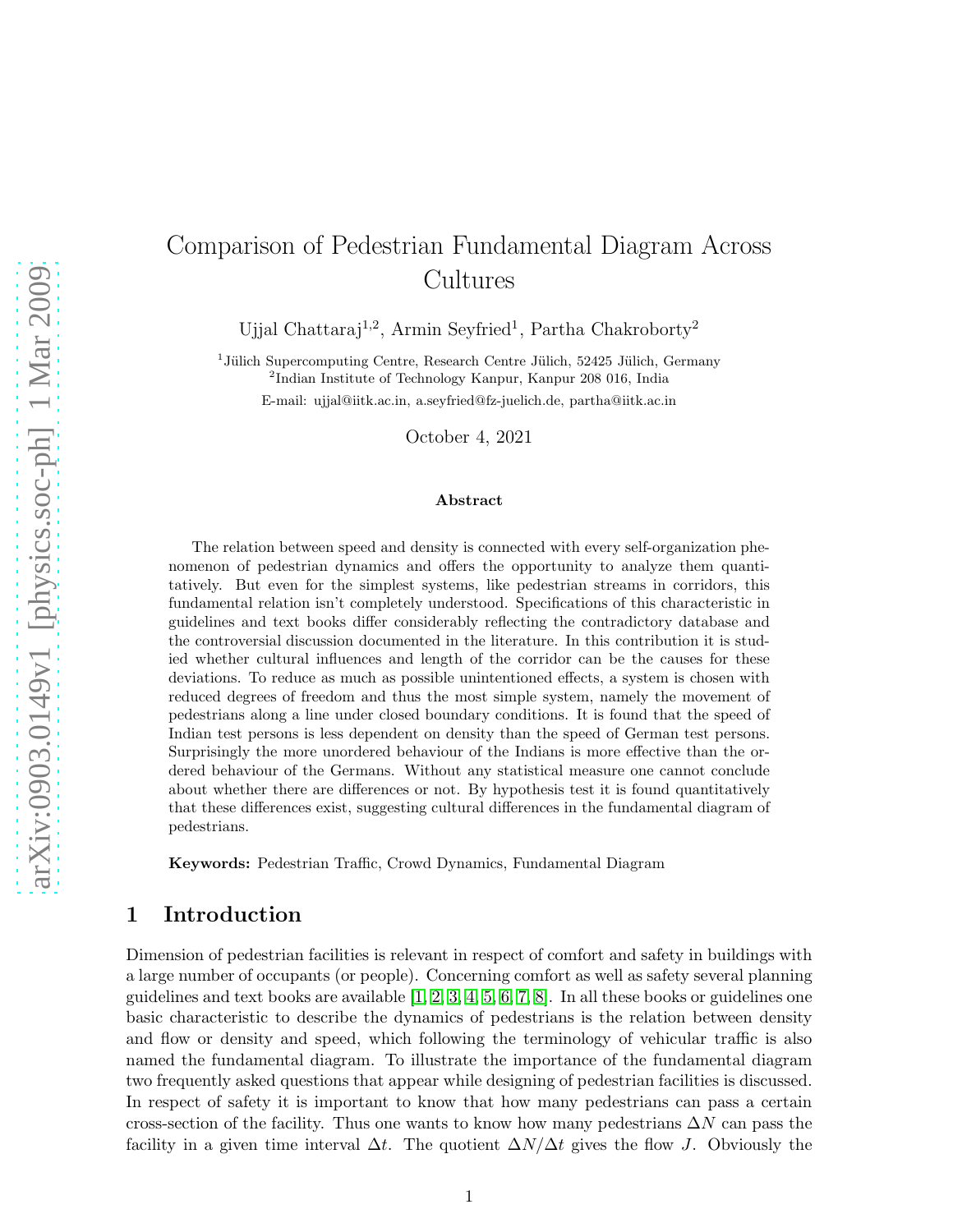flow depends on the density. Another example is the calculation of travel times. Then one wants to know how long it will take to reach a certain destination, or an exit. The describing quantity is the speed which again will depend on the density. For low density one will be able to walk with the free flow speed. However with increasing density the speed will decrease and thus the travel-time increase. Thus the basic quantities to describe pedestrian stream are, the speed v, the density  $\rho$  and the flow J. These quantities are related by the flow equation  $J = \rho v w$  where w gives the width of the facility and the empirical relation between flow and speed  $J(v)$  or the relation between speed and density  $v(\rho)$ . For different facilities like stairs and corridors the shape of the diagrams differ, but in general it is assumed that the fundamental diagrams for the same type of facilities but different widths merge into one diagram for the specific flow  $J_s = \frac{J}{u}$  $\frac{J}{w}$ .



<span id="page-1-0"></span>Figure 1: Specifications for the fundamental diagram in different guidelines. (SFPE: SFPE Handbook of Fire Protection Engineering [\[1\]](#page-10-0), PM: Planning for foot traffic flow in buildings  $[6]$  and WM the guideline 'Transporttechnik der Fussgänger'  $[4]$ .

Figure [1](#page-1-0) shows various fundamental diagrams used in planing guidelines [\[6,](#page-10-5) [4,](#page-10-3) [5\]](#page-10-4). The comparison reveals that specifications disagree considerably. In particular the maximum of the function giving the capacity  $J_{s,max}$  ranges from 1.2 (ms)<sup>-1</sup> to 1.8 (ms)<sup>-1</sup>, the density value where the maximum flow is reached  $\rho_c$  (optimal density) ranges from 1.75 m<sup>-2</sup> to 7 m<sup>-2</sup> and, most notably, the density  $\rho_0$  (jam density) where the speed approaches zero due to overcrowding ranges from 3.8 m<sup>-2</sup> to 10 m<sup>-2</sup>. For a detailed discussion of the causes for these deviation refer to [\[9\]](#page-10-8).

Several explanations for these deviations have been suggested, including cultural and population differences [\[10,](#page-10-9) [11\]](#page-10-10), differences between uni- and multi-directional flow [\[12,](#page-10-11) [13,](#page-11-0) [14\]](#page-11-1), short-ranged fluctuations [\[13\]](#page-11-0), influence of psychological factors given by the incentive of the movement [\[6,](#page-10-5) [8\]](#page-10-7) and, partially related to the latter, the type of traffic (commuters, shoppers) [\[2\]](#page-10-1).

However there is no common agreement in the community which factors influence the relation and which do not. For example Weidmann [\[4\]](#page-10-3) neglects differences between uni- and multidirectional flow in accordance with Fruin, who states in his often cited book [\[3\]](#page-10-2) that the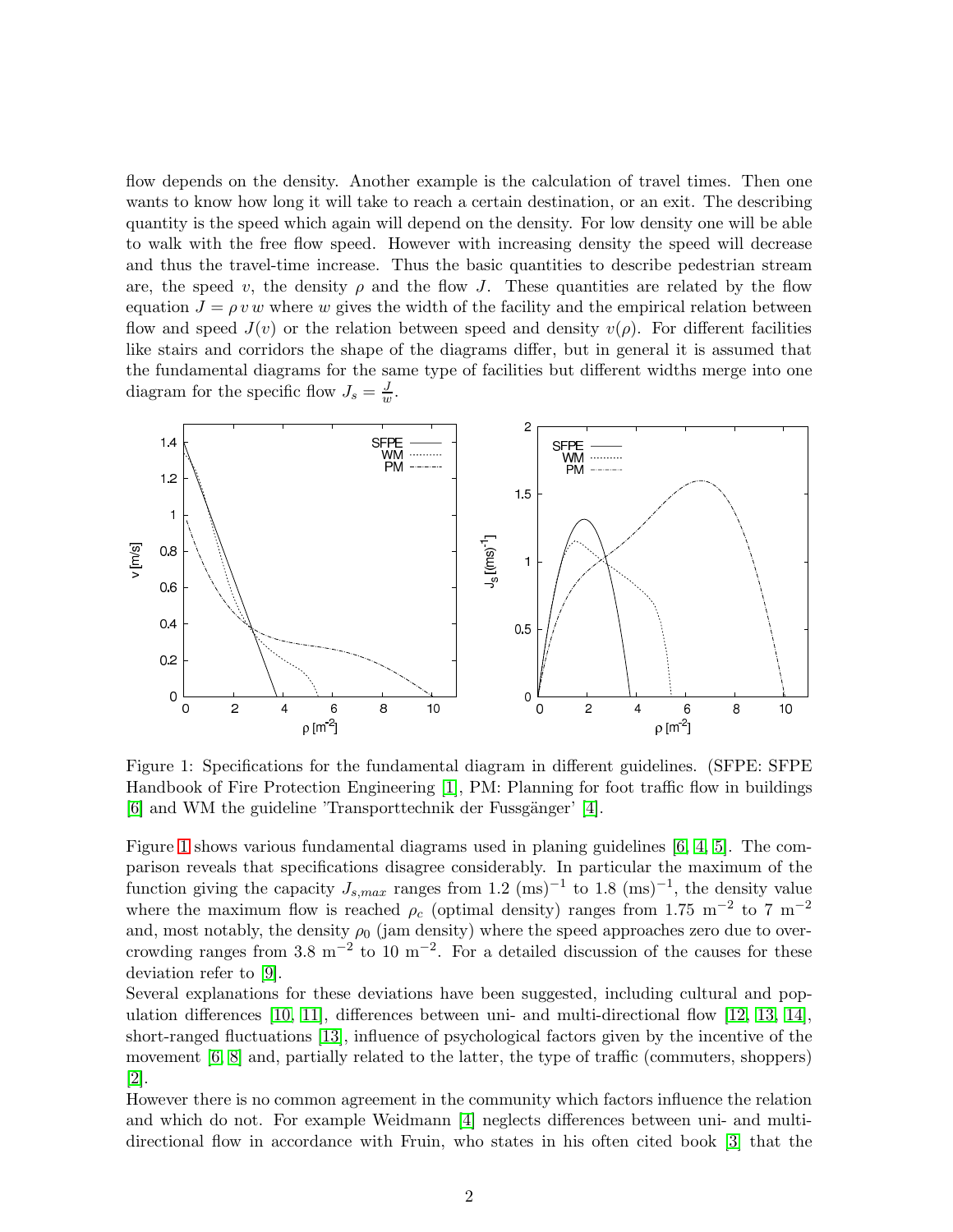fundamental diagrams of multi-directional and unidirectional flow differ only slightly. This disagrees with results of Navin and Wheeler [\[12\]](#page-10-11) and Lam et al. [\[14\]](#page-11-1) who found a reduction of the flow due to directional imbalances. Unfortunately most of the authors do not give all informations and a comparison of different studies in general is subjected to uncontrollable errors and uncertainties. In addition it was shown in [\[15\]](#page-11-2) that the measurement methods influence the resulting relations, restricting the number of comparable studies.

However, all diagrams agree in one characteristic: speed decreases with increasing density. So the discussion above indicates there are many possible reasons and causes for the speed reduction. For the movement of pedestrians along a line a linear relation between speed and the inverse of the density was measured in [\[16\]](#page-11-3). The speed for walking pedestrians depends also linearly on the length of a stride (or step size) [\[4\]](#page-10-3) and the inverse of the density can be regarded as the required length of one pedestrian to move. Thus it seems that smaller step sizes caused by a reduction of the available space with increasing density is, at least for a certain density region, one cause for the decrease of speed.

The discussion above shows that there are many possible factors which influence the fundamental diagram. To identify the factors that influence the fundamental diagram it is necessary to exclude as much as possible, influences of measurement methodology and short range fluctuations on the data. Moreover the study presented in [\[16\]](#page-11-3) showed that a reduction of the degrees of freedom gives an idea about the causes responsible for the speed reduction with density in pedestrian traffic.

In line with this approach experiments under laboratory conditions are performed and a system is chosen with smaller degrees of freedom to study whether and how cultural differences influences the speed density relation. The study of <http://www.paceoflife.co.uk> and Morral et. al. [\[10\]](#page-10-9) is restricted to low densities  $\rho < 1 \text{ m}^{-2}$  only. Thus up to now it is not sure whether cultural differences are present for the high density regime of the fundamental diagram. In addition whether length of corridor impacts the results or not is not studied yet. The problem at hand is to study pedestrian speed-distance headway data from Germany and India. Further, the intention is to analyze parameters such as free flow speed, minimum personal space and change of speed with distance headway, and see whether these vary between cultures. For this purpose experiments, as described in next section, were conducted in Germany and India. The data from these experiments are analyzed for the various parameters listed above and the analysis and results are presented later. The reason for studying speeddistance headway relationship instead of speed-density relationship is that it was intended to compare results from different cultures by some quantitative measure. This can only be done easily if the relationship is linear. It is a known fact and also was observed from the data speed-distance headway relationship can be reasonably described through a linear relation but speed-density can not be.

## 2 Experimental Set-up and Data Collection

#### 2.1 Experimental set-up

The corridor is built up with chairs and ropes. The size and shape of the corridor is same as adopted in [\[16\]](#page-11-3) for the similar experiment in Germany. The length of the corridor is  $l_p = 17.3$ m and that of the measured section is  $l_m = 2$  m. The measured section was constructed by erecting two ranging rods at the entry and exit line of the measured section, so that when a person is exactly at those positions the time can be noted. The camera was set at a sufficient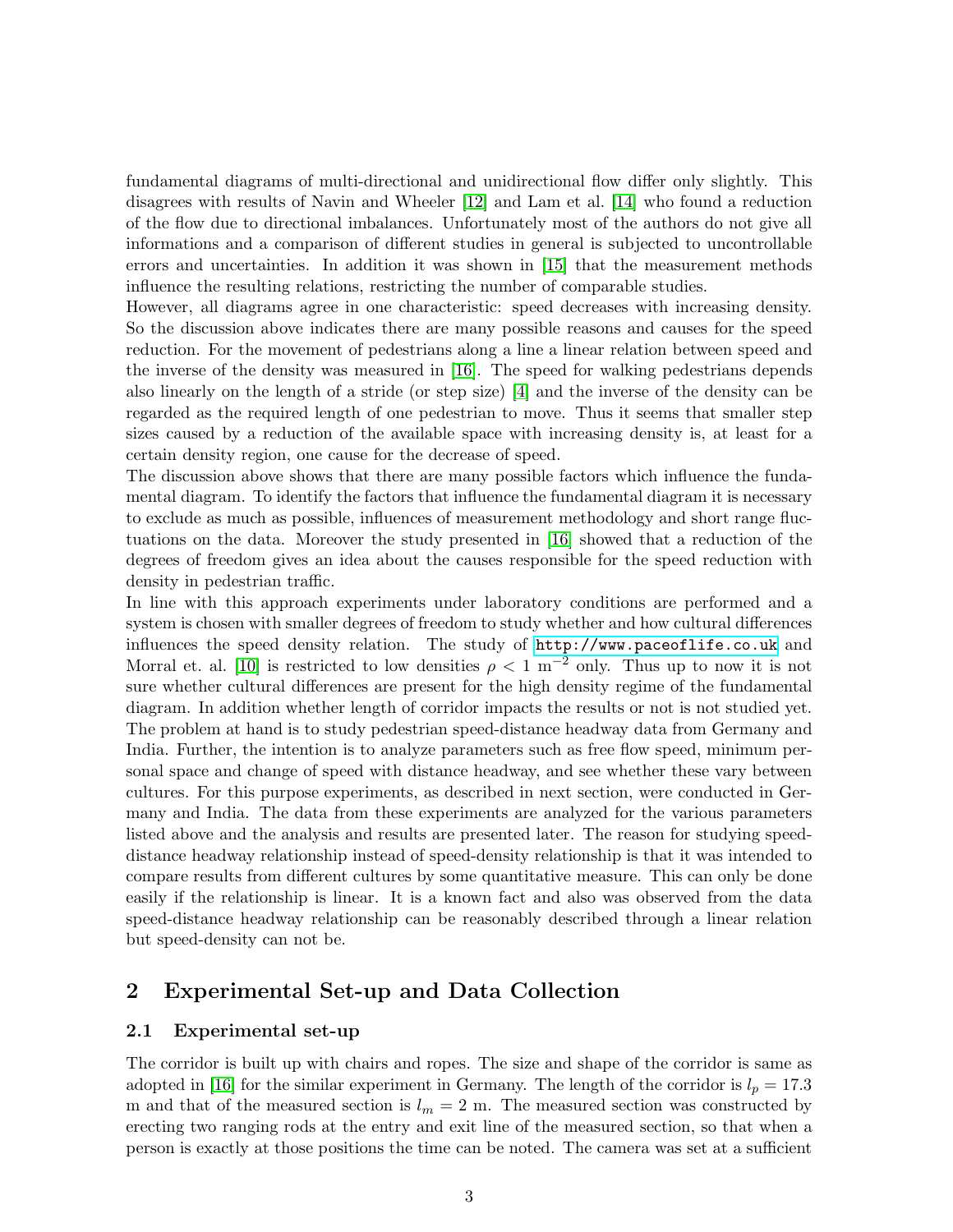distance of 10 m from the measured section along the perpendicular bisector of the measured section to reduce parallax error.



<span id="page-3-0"></span>Figure 2: Sketch of the experimental set-up in India and Germany.

The channel in which pedestrian motion is studied is shown in Figure [2.](#page-3-0) Data however is collected only for the shaded section indicated in the figure. The width of the passageway in the straight section is 0.8 m which is sufficient for single file movement but not for overtaking. In the curved section the width is increased to a maximum of 1.2 m through elliptic transition curves. The reason for this is that the curved portion of the flow space may reduce speed. The experiment in India was done outdoor but on paved ground. The subjects for the experiment consisted of graduate students, technical staff of Indian Institute of Technology, Kanpur and local residents of Kanpur city thus putting variation in population. They were instructed not to overtake and not to push others. To obtain data on various densities six sets of experiments with number of subjects  $N = 1, 15, 20, 25, 30, 34$  were performed. For the experiments (except  $N = 1$ ) all the subjects used in that cycle were initially distributed uniformly in the corridor. After the instruction to start was given every subject goes around the corridor two times. After that an opening is created in the closed corridor through which the subjects are allowed to leave and keep walking for a reasonable distance away from the corridor so that there is no tailback effect.



Figure 3: Snapshots for the run with  $N = 30$  Left: India Right: Germany.

<span id="page-3-1"></span>The experimental set-up for the German study is described in detail in [\[16\]](#page-11-3). The length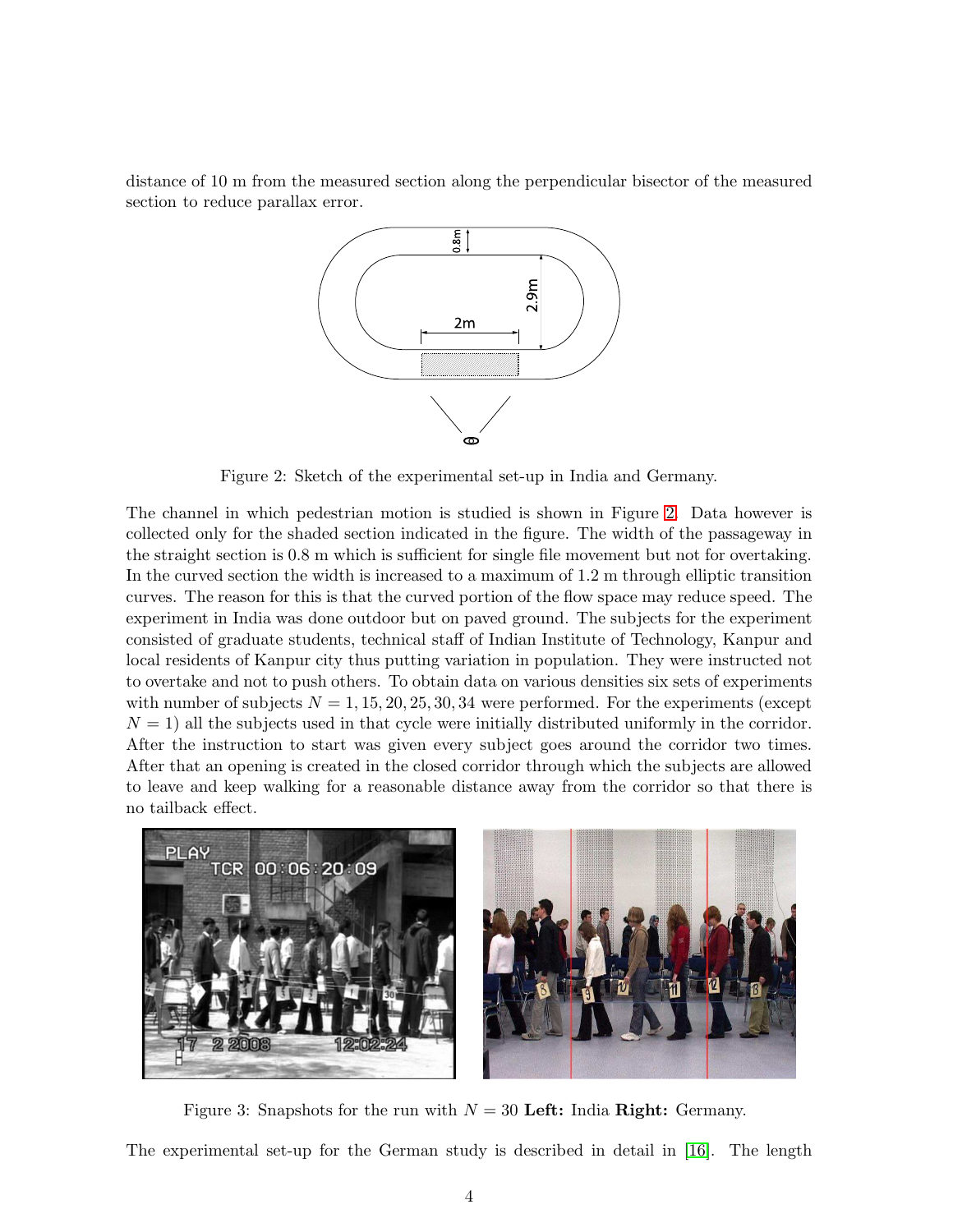and the width of the corridor, the position and dimension of the measurement area, the number of subjects N for the six sets, the instruction of the test persons, as well as the measurement method are identical to the study in India. Differences are the moving direction and the composition of the test subjects. In the German study the group of test persons was composed of male and female students and staff of the Institute. In the Indian study the group consist of male only. The moving direction of the experiment in India was clockwise while in Germany it was anti-clockwise. Figure [3](#page-3-1) shows snapshots of the Indian and German experiment.

### 2.2 Data collection

Initially speed-density data were collected and later density was converted to distance headway by taking the reciprocal. To gather the speed-density data a digital video camera (25 frames/second) was stationed as shown in Figure 2. In the Indian experiment ranging rods were used to demarcate the measured section of Figure [2.](#page-3-0) A snapshot of the measured section obtained from video data is shown in Figure [3.](#page-3-1) From the video data times at which an individual (say individual *i*) entered  $(t_i^{in})$  and left  $(t_i^{out})$  this section are noted for every individual. The times are noted to the nearest 0.04 seconds. From this time points the information on speed and density are obtained. The German data were collected in the same way, only the ranging rods were not installed in the real set-up but lines added by image processing in the video, see Figure [3.](#page-3-1)

## 3 Analysis and Results

#### 3.1 Time development

Entrance and exit times  $(t_i^{in}, t_i^{out})$  were used to calculate the mean speed of individual persons  $v_i = \frac{l_m}{t^{out}-1}$  $\frac{t_m}{t_i^{out}-t_i^{in}}$  during the crossing of the measurement section and the density  $\rho(t) = N(t)/l_m$ , see Figure [4.](#page-5-0) The classical density shows strong fluctuation and thus the enhanced definition  $\rho_n$  according to equation 1 in [\[16\]](#page-11-3) is used. The developing of the density  $\rho_n$  and the speed  $v_i$ shows the distinct correlation of these quantities. For the Indian and the German experiment three phases can be identified: A starting phase, a steady state and an end phase. In the starting phase the pedestrian begin to walk and the value as well as the fluctuation of the speed differ from the stationary state. During the stationary state the fluctuations in the Indian data are higher than the fluctuations in the German data indicating a more unordered character of movement in the Indian data. The end phase, indicated by higher speeds starts once the corridor was opened and the persons leave the corridor. For the following analysis we restrict the data to the stationary state. The density assigned to the space mean speed of individual *i*,  $v_i$  is the mean value of the density during the crossing  $\rho_i = \int dt \, \rho_n(t)$ . It is noted that the differences between the enhanced and the classical density in the mean value over time are negligible.

#### 3.2 Study on free flow speed

The linear distance headway - speed  $(h-v)$  plot of closed corridor can not predict free flow speed. However data on free flow speed were collected by making only one person move in the corridor. Mean free flow speed from Indian data and German data are 1.27 ms−<sup>1</sup> (with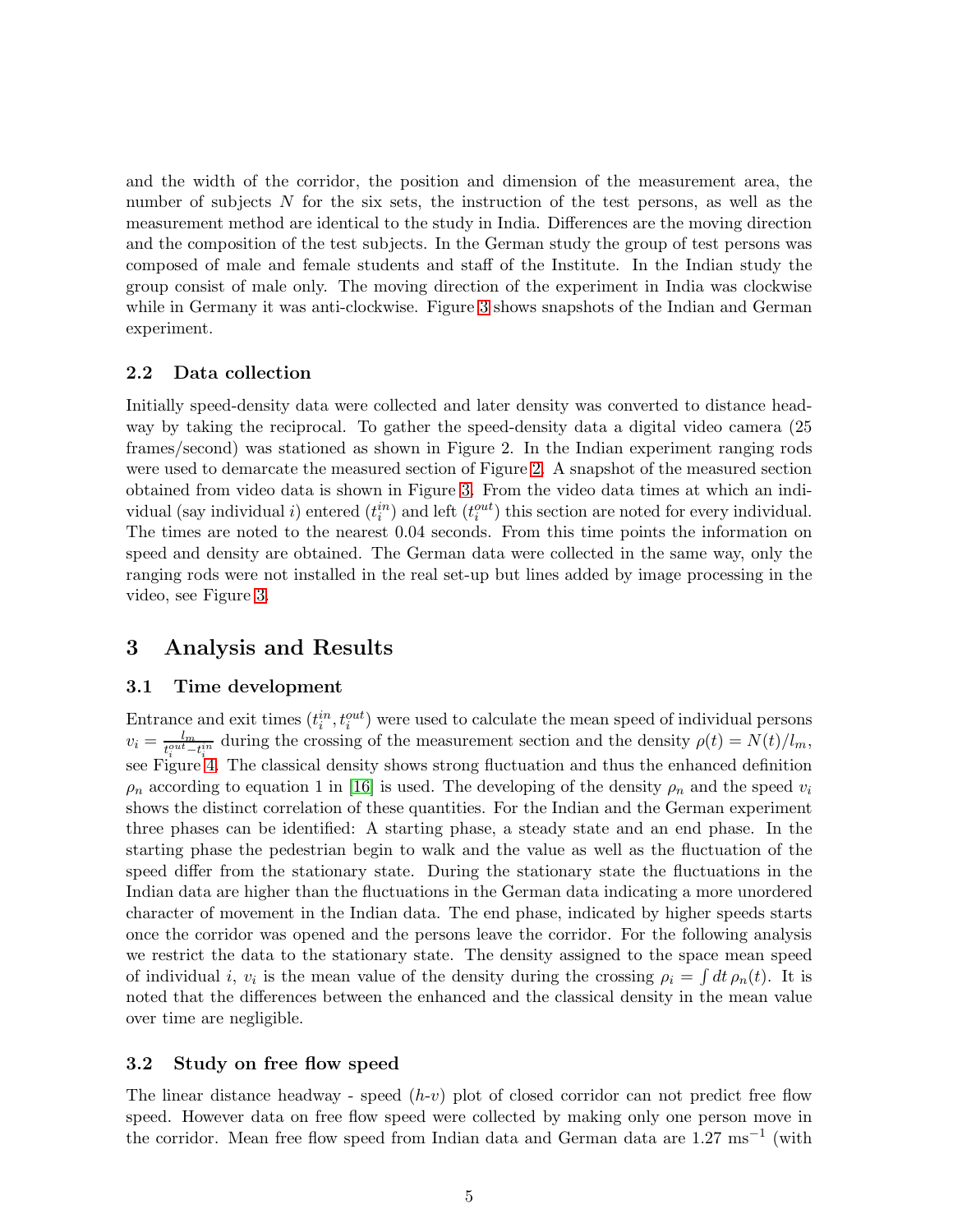

<span id="page-5-0"></span>Figure 4: Time development of the speed  $v_i$  and density  $\rho$  for the sets with  $N = 25$ . The length of the lines  $v_i$  indicate the time interval the pedestrian is inside of the measurement area. The classical density  $\rho$  shows strong fluctuations while  $\rho_n$ , the density according the enhanced definition introduced in [\[16\]](#page-11-3), is smooth. For the Indian (left) and the German (right) cases three phases can be identified: A starting phase, a steady state and end phase where the subjects leave the corridor.

standard error of 0.03) and  $1.24 \text{ ms}^{-1}$  (with standard error of 0.02), respectively. Hypothesis testing on average free flow speed was conducted. Here lesser number of data points were obtained, so a t-test is appropriate for hypothesis testing, assuming normal distribution of data. The hypothesis that the mean free flow speed obtained from India  $(v_0^I)$  and that from Germany  $(v_0^G)$  are the same (i.e. Null hypothesis  $H_0: v_0^I - v_0^G = 0$  and alternate hypothesis  $H_1: v_0^I - v_0^G \neq 0$  was tested. If the value of the expression

<span id="page-5-1"></span>
$$
t = \frac{v_0^I - v_0^G}{\sqrt{S_{vI}^2 + S_{vG}^2}},\tag{1}
$$

comes out to be greater than some critical value at a certain level of confidence the Null hypothesis can be rejected saying that there is difference in free flow speed between Indian data and German data, otherwise not. Here,  $S_{vI}$  and  $S_{vG}$  are the standard errors for the free flow speed data from India and Germany, respectively. The value of the above expression for this data comes out to be 0.85. The quantity obtained in equation [1](#page-5-1) follows a t-distribution with  $df$  degrees of freedom. The value of  $df$  is given by Welch-Aspin equation as

$$
df = \frac{(S_{vI}^2 + S_{vG}^2)^2}{\frac{S_{vI}^4}{n_I - 1} + \frac{S_{vG}^4}{n_G - 1}} = 33.
$$
\n<sup>(2)</sup>

Where,  $n_I$  and  $n_G$  are the number of data points for Indian and German free flow speed data, respectively. For a two tailed t-test with a degree of freedom 33 the value of  $t_{critical}$  is 2.03 at 95% level of confidence. Since the value of t is less than  $t_{critical}$  the Null hypothesis can not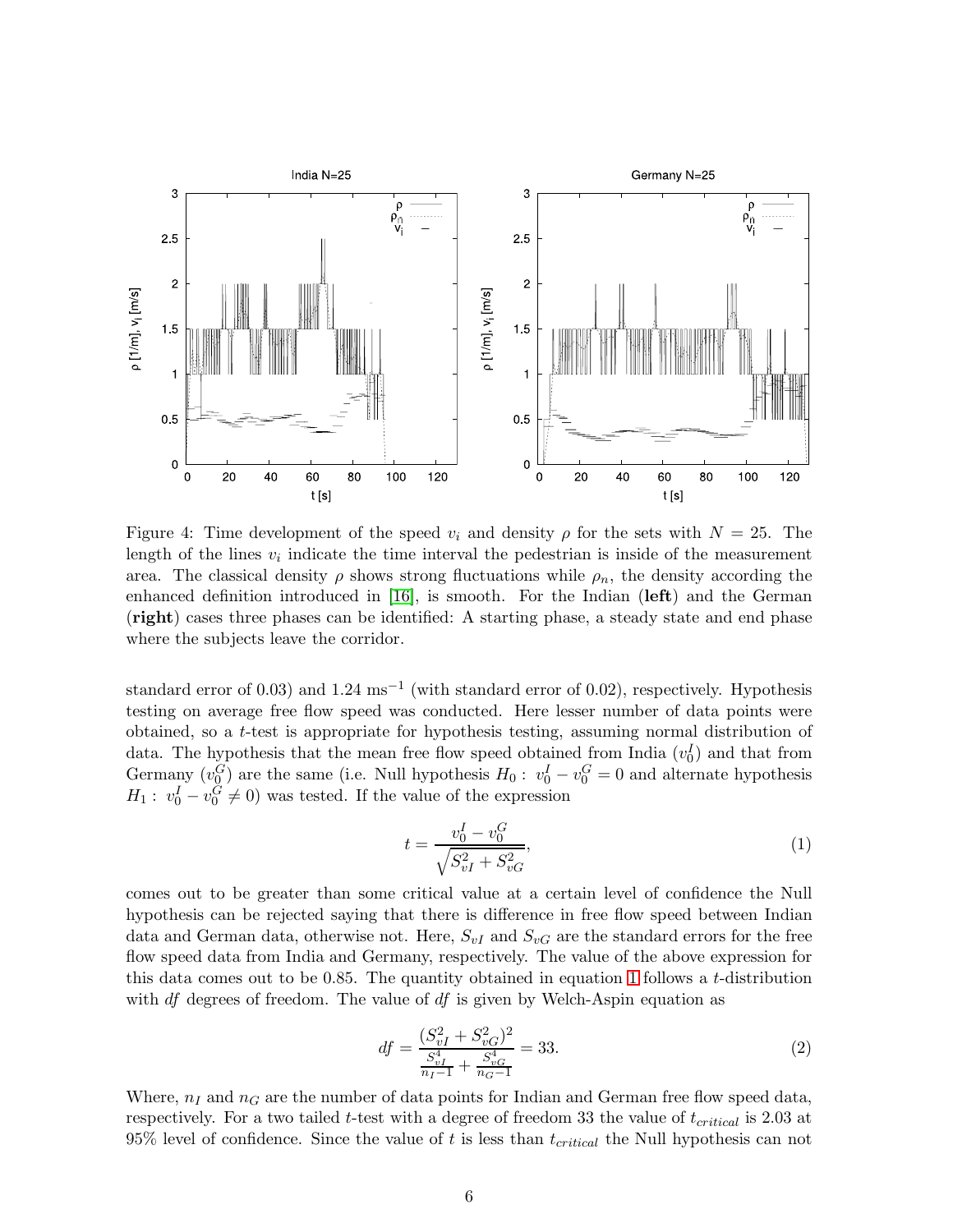be rejected. The conclusion is that (mixed) population in Germany and (male) population in India have free flow speeds, which are not statistically different. This indicates that left to themselves both Germans and Indians walk in a similar manner.

#### 3.3 Speed - density relation across cultures

The speed  $(v)$  - density  $(\rho)$  data in closed corridor condition obtained from India and Germany are plotted in Figure [5.](#page-6-0)



<span id="page-6-0"></span>Figure 5: Speed-density data from Indian (left) and German (right) study, respectively.

On looking at the data the following subjective observations can be made. First, for every density region (except the free flow speed) Indians walk a bit faster than Germans. This will be discussed in detail in the next section. The free flow speed in India  $v_0^I = 1.27 (\pm 0.16)$  $\text{ms}^{-1}$  is same as the free flow speed in Germany  $v_0^G = 1.24 \, (\pm 0.15) \text{ ms}^{-1}$ . In spite of averaging over time the scatter of Indian data is larger than in Germany. e.g. for  $N = 15$  the speed ranges from 0.63 ms<sup>-1</sup> to 1.11 ms<sup>-1</sup> for India while in Germany the interval is restricted to  $0.81 \text{ ms}^{-1}$  to  $0.96 \text{ms}^{-1}$ . For larger N this effect is much more pronounced; for example the density range for  $N = 34$  in India is 1.41 m<sup>-1</sup> to 2.61 m<sup>-1</sup> while in Germany it is 1.51 m<sup>-1</sup> to 2.01 m−<sup>1</sup> . Thus the differences between individual crossing times and mean distances to adjacent persons for a fixed  $N$  is higher in India indicating a more unordered character of the movement; even though the Indian composition of test persons is more homogeneous than the German group. This is affirmed by examination of the video recordings. Another difference is the rate of change of speed with change in density; this seems to be much higher for mid to high level densities (i.e., between 1 to  $2 \text{ m}^{-1}$ ) in Germany than in India.

But, the most important point observed here is that the speed-density relationship is not linear both for India and Germany, see Figure [5.](#page-6-0) On the other hand, the distance headway  $(h)$  versus speed  $(v)$  plot (Figure [6,](#page-7-0) right) is more suitable for description through a linear relationship. In order to study this observations made so far more closely first linear relationships are fitted to the Indian and German data on  $h$  versus  $v$  and their various hypotheses are tested on the estimated coefficients.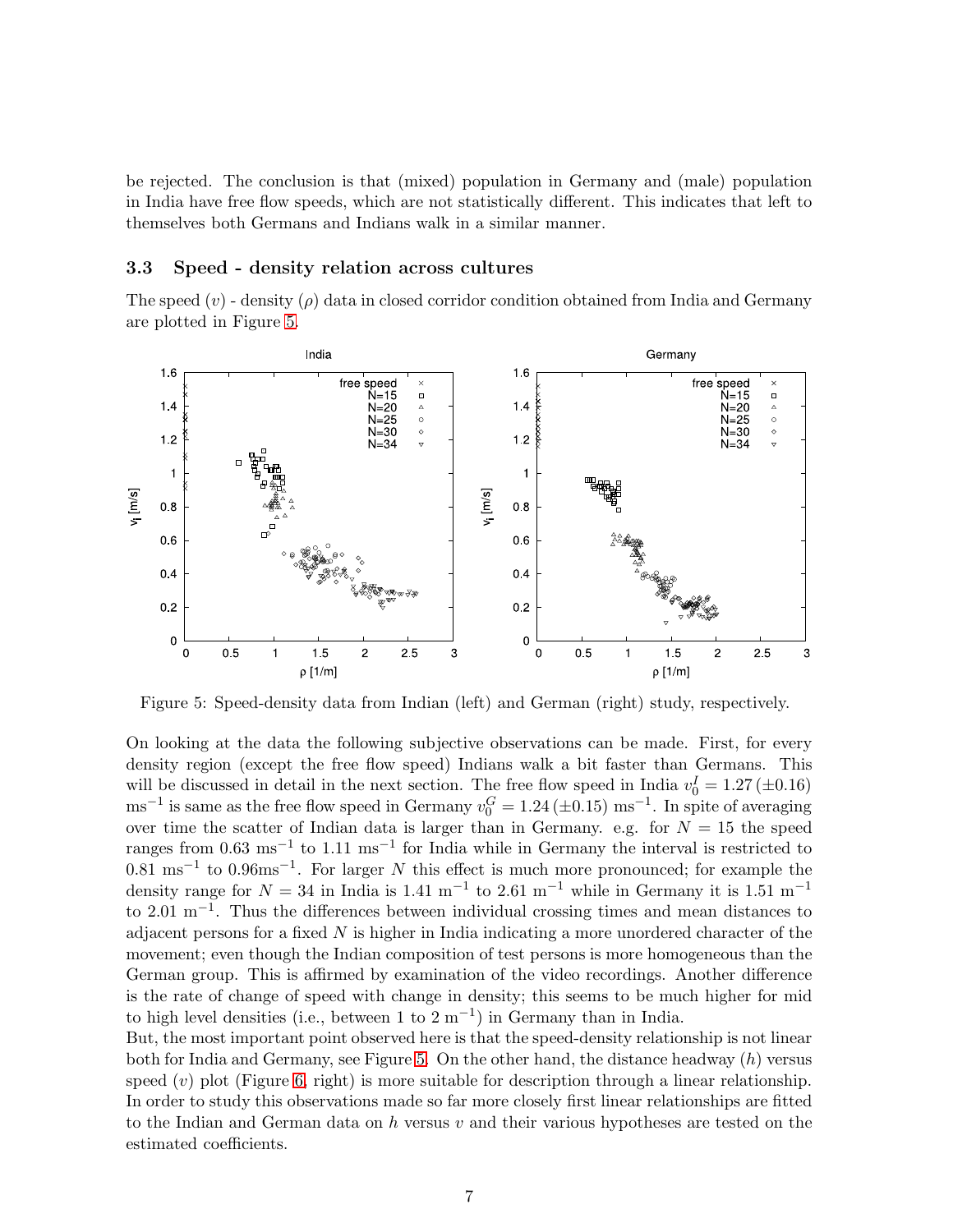

<span id="page-7-0"></span>Figure 6: Left: Relation between speed (v) and density ( $\rho$ ) from Indian and German study, respectively in closed condition. **Right:** shows the fitted linear  $h$ -v relations for the Indian and German data, respectively. Table [1](#page-8-0) presents more details of the regressed lines. As can be seen from the  $R^2$  - values the simple linear relation  $h = a + b v$  seems to explain much of the variation observed in the h-v data.

#### 3.4 Speed-headway relation

Relationships of the form  $h=a+b v$  are fitted to the Indian and the German data. The values of a and b for the Indian and the German data are shown in Table [1](#page-8-0) along with other statistics. The fitted lines are also plotted with the data and are shown in Figure 6 (right). From the t-statistic values and the  $R^2$  values shown in Table [1](#page-8-0) it can be said that obtained fits are statistically sound. Note that in the relation  $h=a+b v$ , a represents the minimum personal space and b denotes the sensitivity of h to v, or  $\frac{dh}{dv}$ .

#### 3.4.1 Study on minimum personal space

As shown in Table [1](#page-8-0) the estimated minimum personal space  $a$  for India is 0.22 m and that for Germany is 0.36 m. The standard errors of a is  $S_{aI} = 0.02$  for India and  $S_{aG} = 0.01$ for Germany. The hypothesis that minimum personal space obtained from India,  $a<sup>I</sup>$  and that from Germany  $a^G$  are the same (i.e., Null hypothesis  $H_0: a^G - a^I = 0$  and alternate hypothesis  $H_1: a^G - a^I \neq 0$  was tested. Under the standard normality assumption and since the number of data points obtained from experiments was large the expression

$$
z = \frac{a^G - a^I}{\sqrt{S_{aG}^2 + S_{aI}^2}}\tag{3}
$$

can be assumed to be normally distributed.  $S_{aI}$  is the standard error for the data from India and  $S_{aG}$  for Germany. If calculated z value is more than the  $z_{critical}$  value from table the Null hypothesis can be rejected, otherwise not.

For the above values of  $a^I, a^G, S_{aI}$  and  $S_{aG}, z$  from the above expression turns out to be 6.46. Since, this is more than 1.96, the  $z_{critical}$  at 95% level of confidence for a two tailed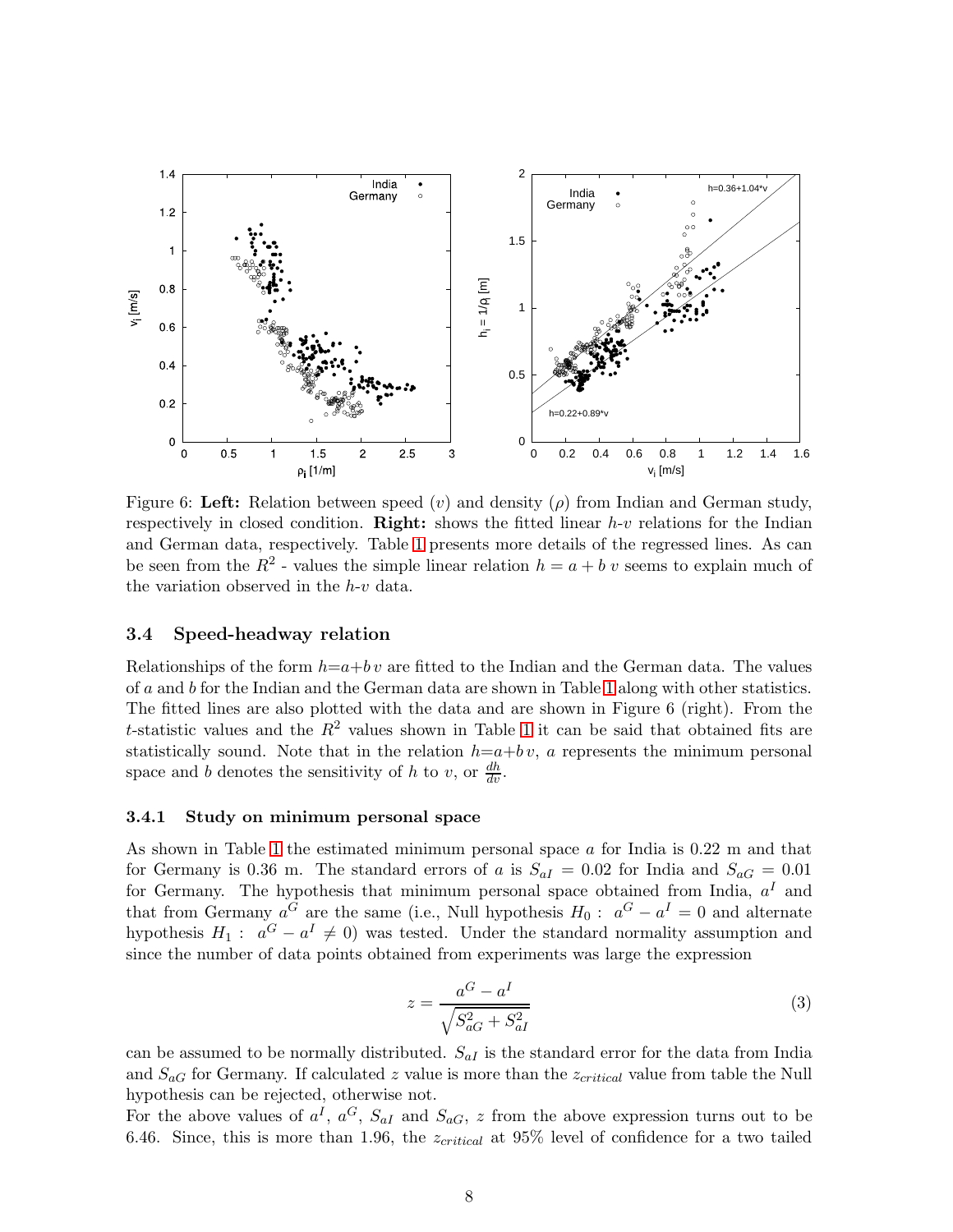test the Null hypothesis can be rejected. In other words estimated minimum personal space observed in India and Germany are statistically different. Here it is more for Germany than for India. Thus, one should observe higher jam density in India than in Germany.

#### 3.4.2 Study on change of distance headway with speed

The coefficient b represents the rate of change of distance headway  $(h)$  with speed  $(v)$ . Alternatively this coefficient expresses how people react (in terms of speed) when the space ahead of them becomes restricted. As shown in the Table [1](#page-8-0)  $b^I = 0.89$  and  $b^G = 1.04$ . The standard errors of b is  $S_{bI} = 0.03$  for India and  $S_{bG} = 0.03$  for Germany. The Null hypothesis  $(H_0:$  $b^G - b^I = 0$  and alternate hypothesis  $H_1$ :  $b^G - b^I \neq 0$ ) was tested. The test proceeds along similar line, as expressed in the previous section. The z-value in this case comes out to be 3.99 and  $z_{critical}$  at 95% level of confidence for a two tailed test is the same as in the previous case. Since  $z > z_{critical}$ , the Null hypothesis that there is no difference in b for India and Germany can be rejected. Since  $b^G$  is more than  $b^I$ , for increase in speed Germans require more space ahead than Indians. Thus one can say that Germans are more sensitive to high density conditions and decrease speed with increasing density more quicker than the Indians.

Table 1: Statistical measures for  $h - v$  relationship in closed corridor over cultures.

<span id="page-8-0"></span>

| Data set          | Intercept                                                       | Slope                           | $R^2$ | $#$ data |
|-------------------|-----------------------------------------------------------------|---------------------------------|-------|----------|
|                   | a[m]                                                            | b[s]                            |       | points   |
| India             | 0.22                                                            | 0.89                            | 0.89  | 139      |
| $L_{Cor} = 17.3m$ | $(t \text{ statistic} = 12.76)$                                 | $(t \text{ statistic} = 32.99)$ |       |          |
| Germany           | 0.36                                                            | 1.04                            | 0.91  | 170      |
| $L_{Cor} = 17.3m$ | $(t \text{ statistic} = 28.02)$ $(t \text{ statistic} = 40.33)$ |                                 |       |          |

Table 2: Statistical measures for  $h - v$  relationship in closed corridor over lengths of corridor.

<span id="page-8-1"></span>

| Data set          | Intercept                                                       | Slope                           | $\,R^2$ | $#$ data |
|-------------------|-----------------------------------------------------------------|---------------------------------|---------|----------|
|                   | a[m]                                                            | b[s]                            |         | points   |
| India             | 0.22                                                            | 0.89                            | 0.89    | 139      |
| $L_{Cor} = 17.3m$ | $(t \text{ statistic} = 12.76)$                                 | $(t \text{ statistic} = 32.99)$ |         |          |
| India             | 0.25                                                            | 0.88                            | 0.90    | 246      |
| $L_{Cor} = 34.6m$ | $(t \text{ statistic} = 22.83)$ $(t \text{ statistic} = 47.53)$ |                                 |         |          |

#### 3.5 Influence of corridor length

The distance headway  $(h)$ -speed  $(v)$  data in closed corridor for different length of corridor  $l_p = 17.3$  m and 34.6 m obtained from India are plotted in Figure [7.](#page-9-0) To achieve comparable densities for the double length of corridor we choose the following numbers of test persons:  $N = 30, 40, 50, 60, 68$ . The values of a, b and  $R^2$  for a fitted relation  $h=a+b\,v$  are as shown in Table [2.](#page-8-1) On conducting hypothesis tests on the difference of intercepts and on the difference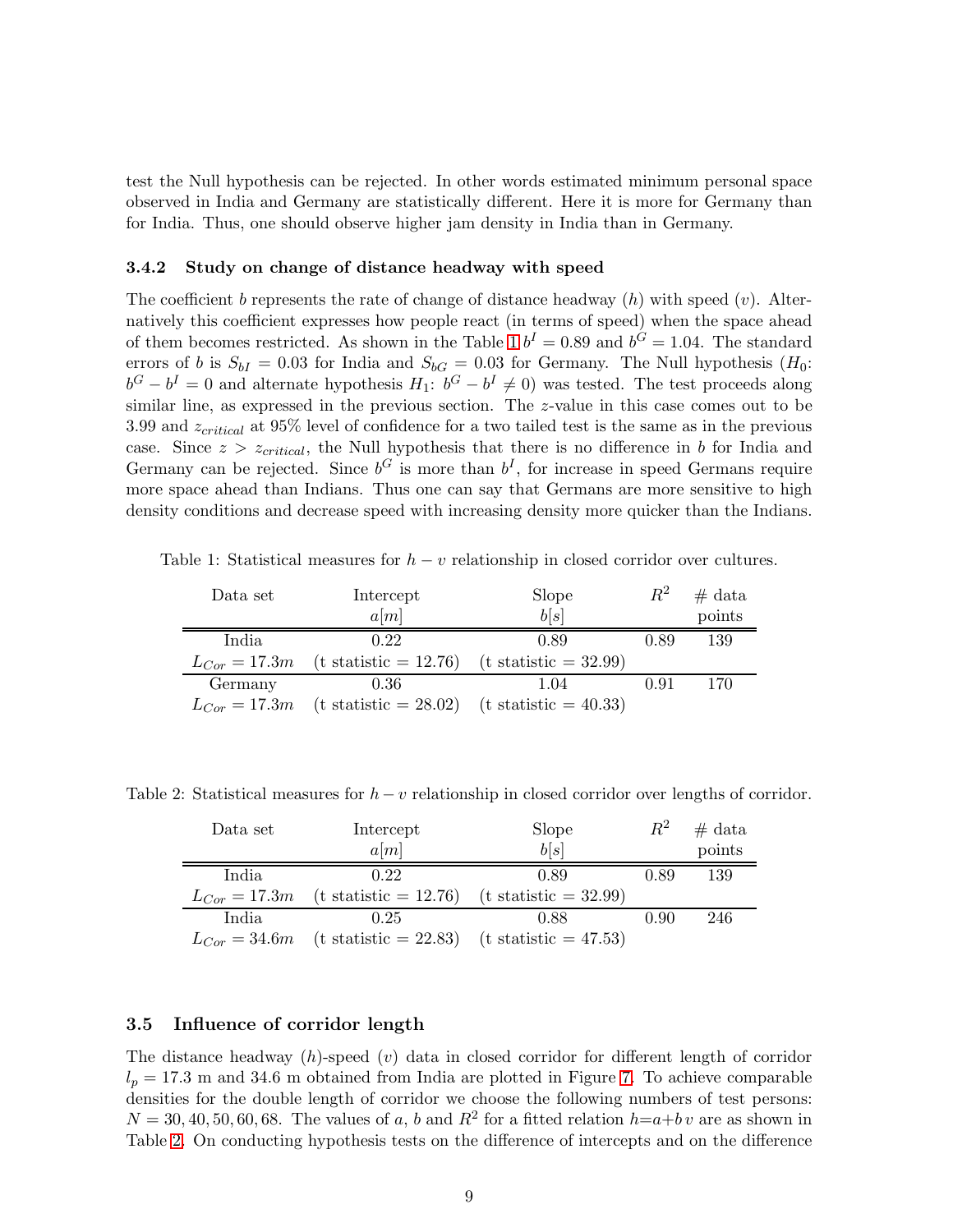of slope terms for the small length and large length section it was found that none of the differences are statistically significant. That is, length of the corridor has no impact on the h-v relation.



<span id="page-9-0"></span>Figure 7: Speed-density data from India (Left) and speed-headway data from India (Right) for different lengths of corridor.

# 4 Conclusions

In this study fundamental diagrams from different cultures, namely German and Indian is presented. Fundamental diagrams for two different lengths of corridor is also presented. Same measurement method was followed throughout and results were compared statistically using t-test and z-test. The following are the observations: The free flow speed is the same for the Indian and the German group of test persons suggesting that when by themselves German and Indian pedestrians move in a similar manner. Estimated minimum personal space for the German group is more than that for Indian group indicating a higher jam density for India. Increase in distance headway with increase in speed for the German group is more than that of the Indian group indicating that Indians are less sensitive to increase in density compared to the Germans. It is believed that one cause for these differences is due to culture. For explanation of this statement the term security distance has to be introduced. The actual gap kept (i.e., the distance headway h) is composed of the required space for movement and the gap one wants to keep with his predecessor. This gap can be named as security distance. By visual inspection it appears that the Indian group of test persons are less concerned about the personal space of other persons and thus the security distance is smaller compared to the German group. To verify this it requires a method by which the dependence of fundamental diagram on security distance can be measured. Measurement of security distance from experimental data is difficult because the required space for movement changes temporarily due to the movement in steps. To test this idea it is planned to build a model where the security distance is a parameter. In addition for strong conclusion about cultural differences more experiments with various cultures and test group combinations are needed. Another important finding is that the length of the corridor does not have an effect on the fundamental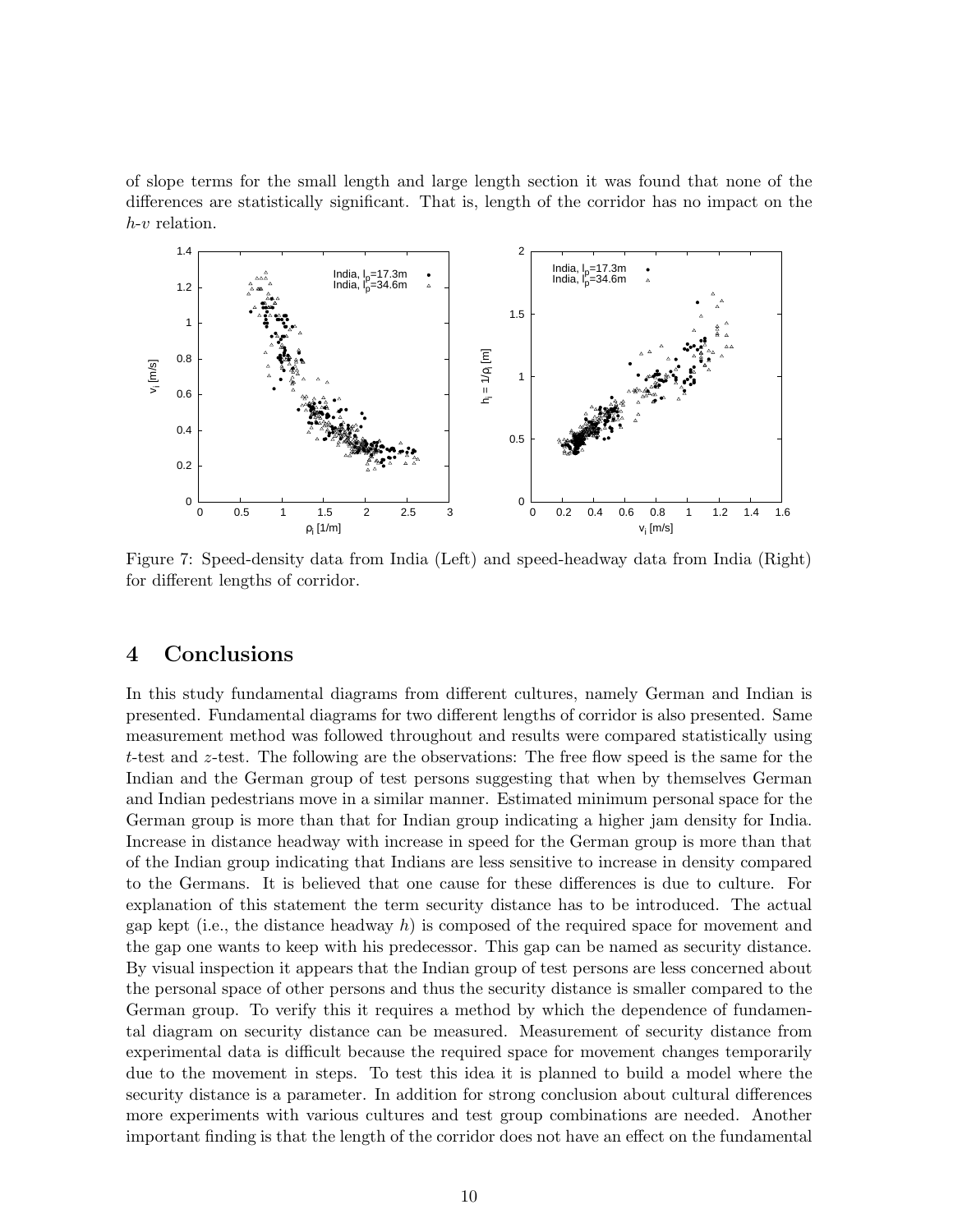diagram.

### Acknowledgment

The authors are thankful to IIT Kanpur Transportation Laboratory (India) and Jülich Supercomputing Centre (Germany) for providing experimental facilities. The project was partially funded by the Deutsche Forschungsgemeinschaft (DFG) under Grant-Nr.: SE 1789/1-1.

# <span id="page-10-0"></span>References

- <span id="page-10-1"></span>[1] DiNenno PJ, SFPE Handbook of Fire Protection Engineering. National Fire Protection Association, Quincy MA, third edition, 2002.
- [2] Oeding D, Verkehrsbelastung und Dimensionierung von Gehwegen und anderen Anlagen des Fußgängerverkehrs. Forschungsbericht 22, Technische Hochschule Braunschweig, 1963.
- <span id="page-10-3"></span><span id="page-10-2"></span>[3] Fruin JJ, Pedestrian Planning and Design. Elevator World, New York, 1971
- [4] Weidmann U, Transporttechnik der Fussgänger. Technical Report Schriftenreihe des IVT Nr. 90, Institut für Verkehrsplanung, Transporttechnik, Strassen- und Eisenbahnbau, ETH Zürich, 1993. Zweite, ergänzte Auflage.
- <span id="page-10-4"></span>[5] Nelson HE, Mowrer FW, Emergency Movement. In P. J. DiNenno (Ed.), SFPE Handbook of Fire Protection Engineering, Chapter 14:367–380. National Fire Protection Association, Quincy MA, Third Edition, 2002.
- <span id="page-10-5"></span>[6] Predtechenskii VM, Milinskii AI, Planning for Foot Traffic Flow in Buildings. Amerind Publishing, New Dehli, 1978. Translation of: Proekttirovanie Zhdanii s Uchetom Organizatsii Dvizheniya Lyuddskikh Potokov, Stroiizdat Publishers, Moscow, 1969.
- <span id="page-10-7"></span><span id="page-10-6"></span>[7] Highway Capacity Manual. Technical report, Transportation Research Board, Washington DC, 1985.
- [8] Kholshevnikov VV, Shields TJ, Boyce KE, Samoshin DA, Recent Developments in Pedestrian Flow Theory and Research in Russia. Fire Safety Journal 2008, 43(2):108–118.
- <span id="page-10-8"></span>[9] Schadschneider A, Klingsch W, Kluepfel H, Kretz T, Rogsch C, Seyfried A, Evacuation Dynamics: Empirical Results, Modeling and Applications: In Meyers, R. (Ed.) Encyclopedia of Complexity and System Science, Springer New York, to appear 2009.
- <span id="page-10-10"></span><span id="page-10-9"></span>[10] Morrall JF, Ratnayake LL, Seneviratne PN, Comparison of CBD Pedestrian Characteristics in Canada and Sri Lanka. Transportation Research Record 1991, 1294:57–61.
- [11] Helbing D, Johansson A, Al-Abideen HZ, Dynamics of Crowd Disasters: An Empirical Study. Physical Review E 2007; 75:046109.
- <span id="page-10-11"></span>[12] Navin FD, Wheeler RJ, Pedestrian Flow Characteristics. Traffic Engineering 1969, 39:31–36.